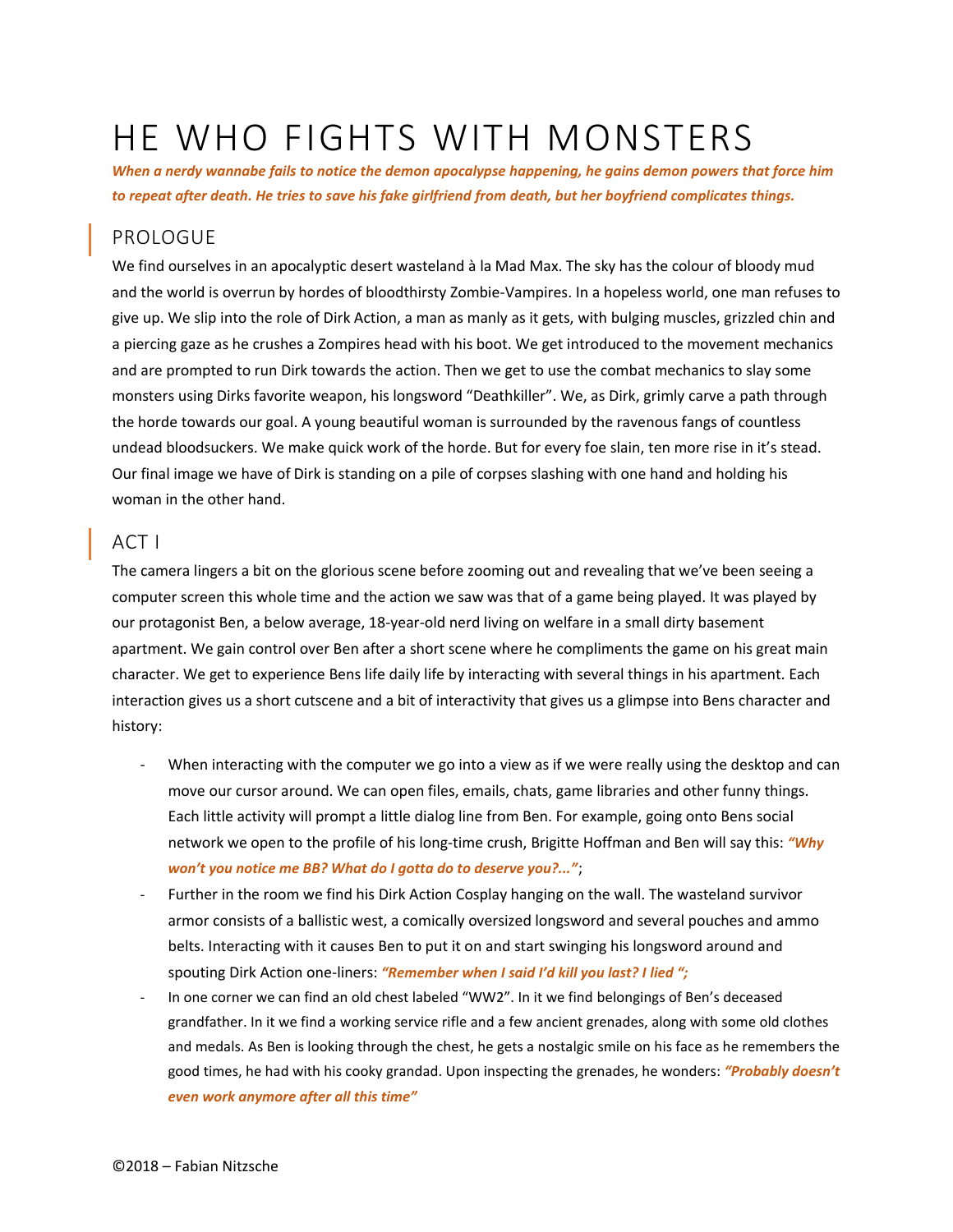But we also see how unhappy Ben is with his lifestyle by interacting with other things in his apartment:

- We can look at the piles of trash and unpaid bills on Bens counter, prompting Ben to pick up one of the bills, look it over and then drop it in the trash: *"What's the point…";*
- On his computer we can find a job application file only the words *"Skills: idk…"*;
- When interacting with the dirty mirror in his bathroom Ben will first do some more Dirk action impressions but after a while, he gets a somber look on his face that soon turns to a hateful frown as he looks at himself with disgust: *"Pathetic…";*
- Interaction with the dirty stove and the sink full of unwashed dishes will prompt Ben to make excuses: *"I'll just let is soak a bit"*
- We can open his cupboard and discover a pile of empty Insta-Ramen containers: *"Shit I'm out. I'll have to stock up again";*

From all this we get the impression that Ben is not happy with his life, but his self-doubt keeps him from cleaning up his act. He sees himself as a perpetual failure. Hence why he seeks escapism in video games, Movies and his own twisted fantasies.

After interacting with the cupboard, we get Ben to leave the house to go shopping for more instant noodles. But when he opens his front door, he faces a hellish apocalyptic world with winged demons flying through the sky. It's a scene straight from a horror movie as we see screaming people, burning cars and the sounds of battle in the distance. We are then panning over Ben's face. Which is in awe. *"Fuuuuuck…YES!"* Visibly giddy he rushes back into his flat and gathers his cosplay gear (sword, body armor) and anything useful from grandpa's chest (grenades, knife). He heads out full of vim and vigor, ready to slay some monsters and ready to begin his new exciting life as a survivor.

Since Ben is not at all equipped with the knowledge, skill and body to survive, everything goes south, and Ben is forced to run. And he runs straight into a boss fight with a big muscular demon. Ben tries to overcome his fear by channeling his Dirk Action impression and stand his ground. It doesn't go well, and Ben is about to be eaten. As a last-ditch effort Ben uses the grenade and rams it down the beast's throat. It bites down, Ben loses his arm and the monster blows up. Ben lies dying in a puddle of guts, mud and blood from both him and the demon. Ben dies, but he wakes right back up again in his bed drenched in sweat. He thinks it was all just a bad dream but discovers that his left hand has been replaced by a muscular, red, scaly, spiky, clawed hand. Ben freaks out at this discovery and hides under the blankets of his bed and tries to wake up from this new nightmare.

#### ACT II

Ben doesn't get a break though because his whole apartment complex is decimated by a series of giant spikes rising from the ground and plowing through the area, subsequently collapsing the building on top of him. In Reflex Ben just closes his eyes and gets crushed and dies. Ben wakes up again however at the same time as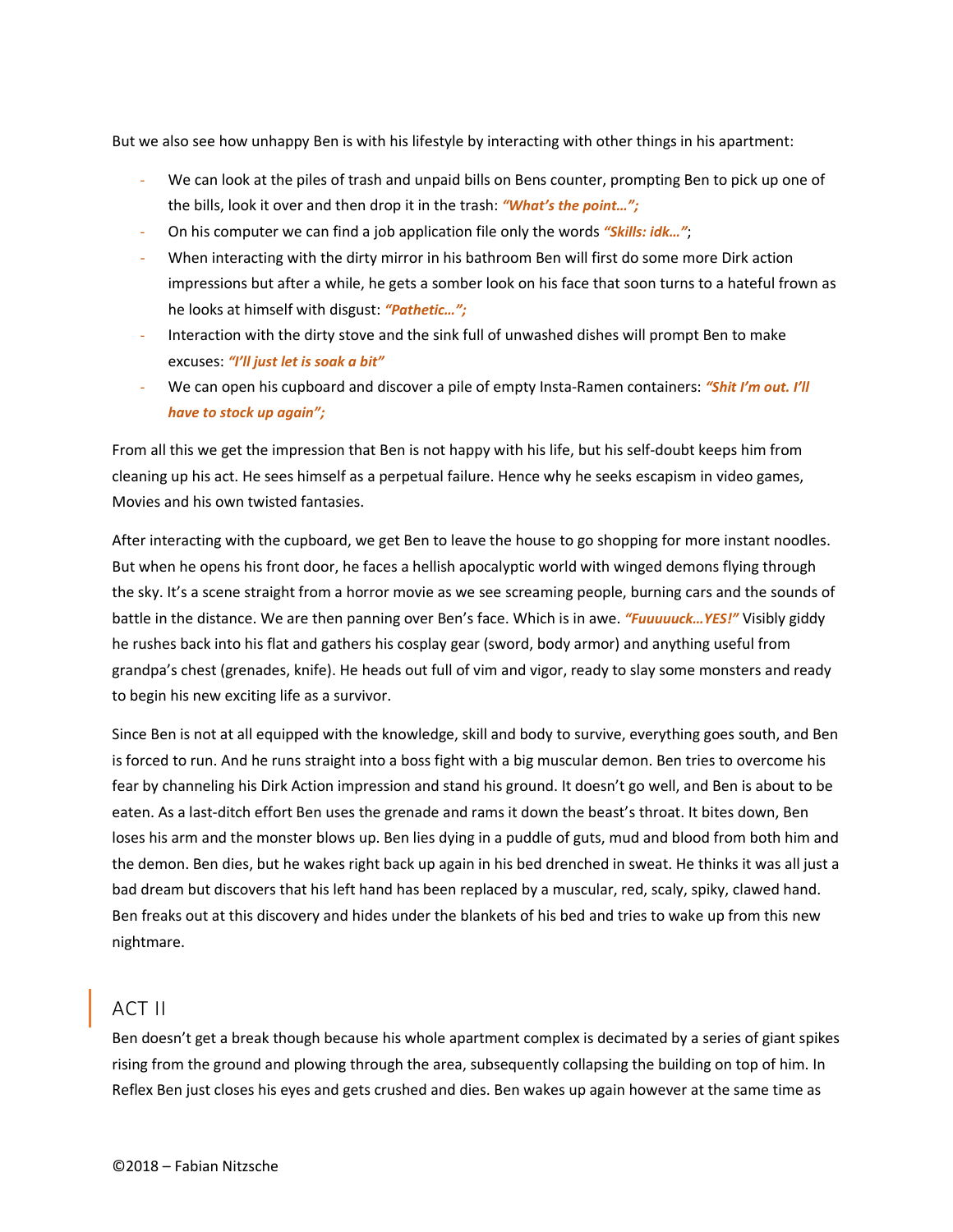earlier. He is still in denial about what's happening to him. Through trial and error (dying and waking up again) the player has to lead Ben safely out of the collapsing building.

Now Ben is out on the street and standing in front of him is a small, almost cute demon. Ben approaches him slowly. It attacks Ben and he is really struggling against the small thing and can't get it off. Ben is getting choked out and about to go unconscious again when the demon is grabbed from behind and hurled into a wall. As Ben looks up to see his savior he's looking into the face of a young girl. Behind her a burly man is finishing off the demon baby. The girl says nothing but offers Ben a hand and pulls Ben up with surprising ease (if it's because she's strong or Ben is just frail is up to the viewer). Wiping off the demon blood from his hunting knife the man introduces himself: *"Ey Chap! Noice ta meetcha! Oim Frank 'n this 'ere is my uh… daughter Alison. Nasty lil' buggers those amirite?"* Ben is lost for words. The two survivors notice Ben's arm but act surprisingly empathic. *"Dun worri 'bout it bub. Oi've seen weirder stuff th'n your wankhand there."*. Frank and Alison take Ben into their group and together they make their way to their safehouse. Frank gives Ben the rundown of what happened to the world, that 13 days ago the sky was wreathed in red and demons began spawning out of nowhere. *"So! Oi wus roidin me bike 'ome frum wök oaight. 'N suddn'ly t'sky turn all red 'n der's demins puppin up oll owa t'plaice. Then one thin' led to 'notha and Oim fitin demons from the stygian pit in me backyahd."*

Ben tells his new companions his goal to save his love interest Brigitte which he pretends to be his girlfriend. They get to her House but find her corpse being devoured by a demon. The sight of this enrages Ben and awakens his Demon powers. Powered up he and his companions defeat it. As the demon lies dying Ben is compelled to walk towards it, ram his hand into the monster and absorb it. This extends the demon part of his arm up to his shoulder. Ben is in a trance state and is approached by Frank which triggers an involuntary counterattack, instantly killing Frank. Ben regains his senses after he's done "feeding" and stares in horror at what he's done. Alison is cowering over Franks corpse, she's cold and professional and loots Franks body for useful items. Ben is distraught at this sight. He slowly approaches her whilst stammering apologies. Alison, with a lightning fast attack, rams her knife into Bens chest. He falls to the ground and Alison stands above him and slowly slits open Bens throat all the while holding unwavering, unfeeling eye contact. He's bleeding out fast and is very much scared of what this little girl has become. After dying Ben wakes up in his bed again but this time the clock on his bed shows one day earlier.

On that new day Ben meets up with Frank and Alison again and the dynamic of the three is established. Ben seeks them out each day and together they try to find Brigitte. In the process Ben starts to understand his power, with each demon he absorbs he becomes stronger and wakes up one day earlier per demon boss.

In this Period of time we get backstory on Frank and Alison. How Frank lost his wife in the first few moments of the apocalypse and he could only save Alison from their collapsing house. We also see a shift in behavior from the pair. Alison in particular has been a cold, emotionless killer when Ben first met her. But with each earlier day that Ben lives through, he see's her return to the funny and innocent little girl that she was. Frank's change is less apparent but it's clear to the audience that he's trying to hide deep sadness and sorrow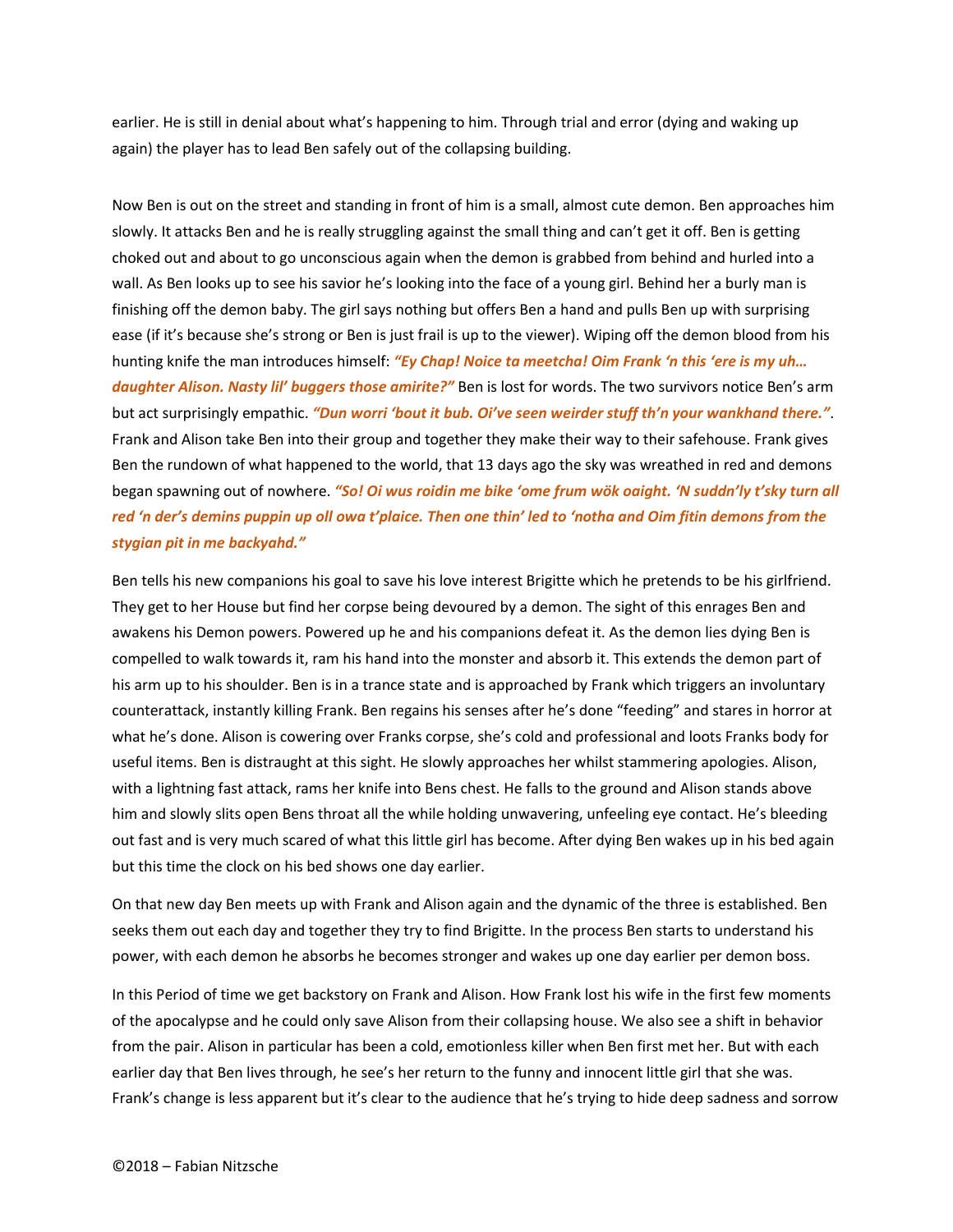under a thick layer of faked happiness and jokes. We see a change in Ben's behavior and attitude. With every slain demon he discovers more about his powers and grows stronger and more powerful, which is exactly what Ben wants. He gets cockier and more assertive and his attitude towards Frank and Allison who he first see's as savior, then as companions, then as friends changes to useful acquaintances towards the Ordeal. Frank and Allison also are more and more distant from Ben the more he grows in Power. They still take him in as they see the humanity in him and the good in his heart, but that goodwill is stretched to almost breaking point towards the end of this section.

So, Ben is living, dying and repeating until he gets to the day that Brigitte is still alive.

Through continuous search and study Ben has deduces the correct day that Brigitte is still alive and after killing the last needed demon boss, Ben finally wakes up on day four, the day Brigitte is destined to die. Contrary to his usual routine, Ben doesn't first look for his companions. He is anxious to get to Brigitte as fast as possible and doesn't care about anything else, he's obsessed. All the way to Brigitte's home he is hyping himself up and tries to think of the best Dirk Action lines to say when he rescues his damsel and she falls for him.

Ben arrives at Brigitte's location and finds Frank and Alison there too, locked in a fierce battle with a demon boss. Ben jumps in as the hero who saves all of them. Together they defeat the monster and it's lying ready to be absorbed. However, a building has begun to collapse on top of Brigitte. Only Ben can get to her in time and shields her with his body, catching a large piece of Building just above her. As she's lying below him the two have a little moment. Ben clears the debris away and helps her up. He catches her in his arms like a dancer. Ben's heart is racing. This is the moment. Everything is going in slow-mo. He goes in for the kiss. He's almost there.

But then, Brigitte looks past Ben and see's Frank and Alison. She runs towards them, leaving Ben hanging in the air like a pillock. He watches in horror as Brigitte and Frank embrace and kiss, overcome with joy about their reunification. As Alison joins in they look like a family. A happy family. Ben however feels alone. Betrayed by the people he called his friends for so many lifetimes. In him his emotions are starting to boil like a kettle that is about to burst. Sadness hits him first: *"No… no… this is not how it's supposed to end. Not like this…";* After that bargaining: *"Why… why do they deserve this… why do they deserve to be happy…"*; Then Anger: *"FUCK! GOD DAMNIT FUCK! FUCK FUCK FUCK FUCK!"*; Then greed: *"I deserve this. I did all the work. I'm the one who's supposed to be happy! This is MY STORY! I GET TO WIN! I GET THE GIRL!"*; And finally, blind rage directed at his betrayer, Frank. He attacks Frank and gravely wounds him. Alison jumps in at the last second, stabbing away wildly at Ben with tears in her eyes. He grabs her, slams her into the ground and chokes the life out of her. Frank can only watch as his daughter is begging for her life. After a small snap Alison goes limp and her eyes loose focus. Ben snaps out of his rage just a second too late. Before he can say anything, Brigitte stabs him right through the heart from behind. Blood is gushing from Bens wounds onto Alison's body. Ben falls to the side and as he lies dying, he is looking into Alison's lifeless eyes. Frank is holding her body and starts to weep bitterly. The last image Ben has is of a broken family. Frank and Brigitte crying together over Alison's body.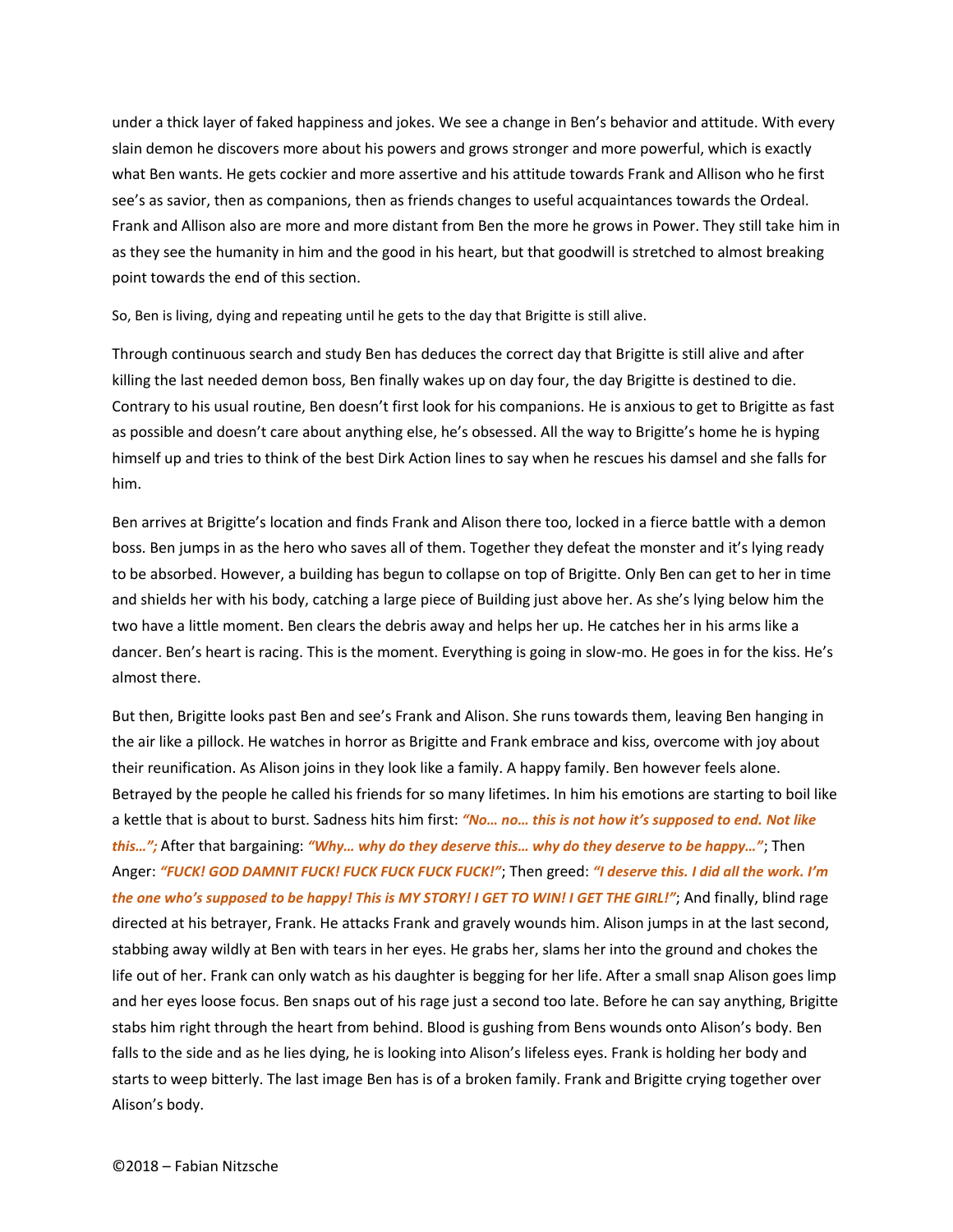The next time Ben wakes up again in his bed he feels numb. He's thinking about what he just witnessed. He destroyed a family, just like he destroyed his own family. He feels empty. Alone. He finally became strong and powerful. And yet the woman he loved still didn't want him. *"Guess I'm even more unwanted than I thought. Even now everyone hates me. Can't I do anything right."* Ben lies in his bed, contemplating what he'll do from now on until he notices a dark shape lying on his couch move slightly. He approaches it carefully and finds a sleeping Alison under a blanket. But she has changed. There is a ring of red skin around her neck and small horns are protruding from her forehead. She wakes up and after a round of confused shouting from both of them they calm down and try to figure out why Alison is in Bens apartment and why she can remember Ben killing her. Ben explains to Alison everything that happened up until this point, his powers, his dying and respawning and his relationship with Frank and Alison. She is skeptical at first but accepts it. Ben feels lost, but Alison knows what she wants to do. She wants to find Frank and Brigitte and save her family. However, the pair soon finds out that Alison's appearance has had drastic consequences on the world and Alison has powers too now.

#### ACT III

Where Ben has lived through the days of the apocalypse multiple times and previously knew what would happen usually, now with Alison's appearance he is lost in a new world all over again. On their quest to find Frank and Brigitte the two find out in an emotional reveal that Frank has become possessed and turned into a terrifying demon. They don't find Brigitte at all. Frank becomes the antagonist to the pair. He's hunting them and is growing stronger with every demon he defeats, just like Ben.

Alison is clearly distraught that Frank is now a monster and she is content on saving him however she can. She is pushing Ben to help her. But Ben is hesitant. He has been unsure about everything since the ordeal. However, Alison starts to talk sense into him. Even a 12-year-old girl knows that Ben is being an idiot. Ben gradually opens up to her and tells her that he has been alone all his life because he's weak and powerless. So now that he's become strong with the help of the demon power he should be deserving of love and friendship. This fear stems from his broken family. His father left as his mother became pregnant and she blames Ben for it. We also find out that Alison's mother died in childbirth, but Frank never blamed her for that, he just loved her even more. Over the course of third act Alison and Ben become friends and she makes him realize that he's not worthless and that he shouldn't let the past define him and blame himself for something he didn't do. Gradually Ben is finding his confidence again, and with the help of Alison they try to prevent stop the apocalypse right at the beginning. So that no one has to suffer anymore. Throughout the story it has become clear that the apocalypse has broken out at a research facility just outside of town.

The two of them defeat the last remaining bosses and arrive at day 0. They wake up to a bright blue sky and set out to the facility. On the way there the sky turns red; the apocalypse is starting.

They arrive at center of the outbreak, a portal spewing forth an endless stream of demons and red smoke. There they are confronted by Frank, their final obstacle, who has no humanity left in him and is fully demon. Ben and Alison are looking similar, with most of their bodies being demon and only part of their faces still